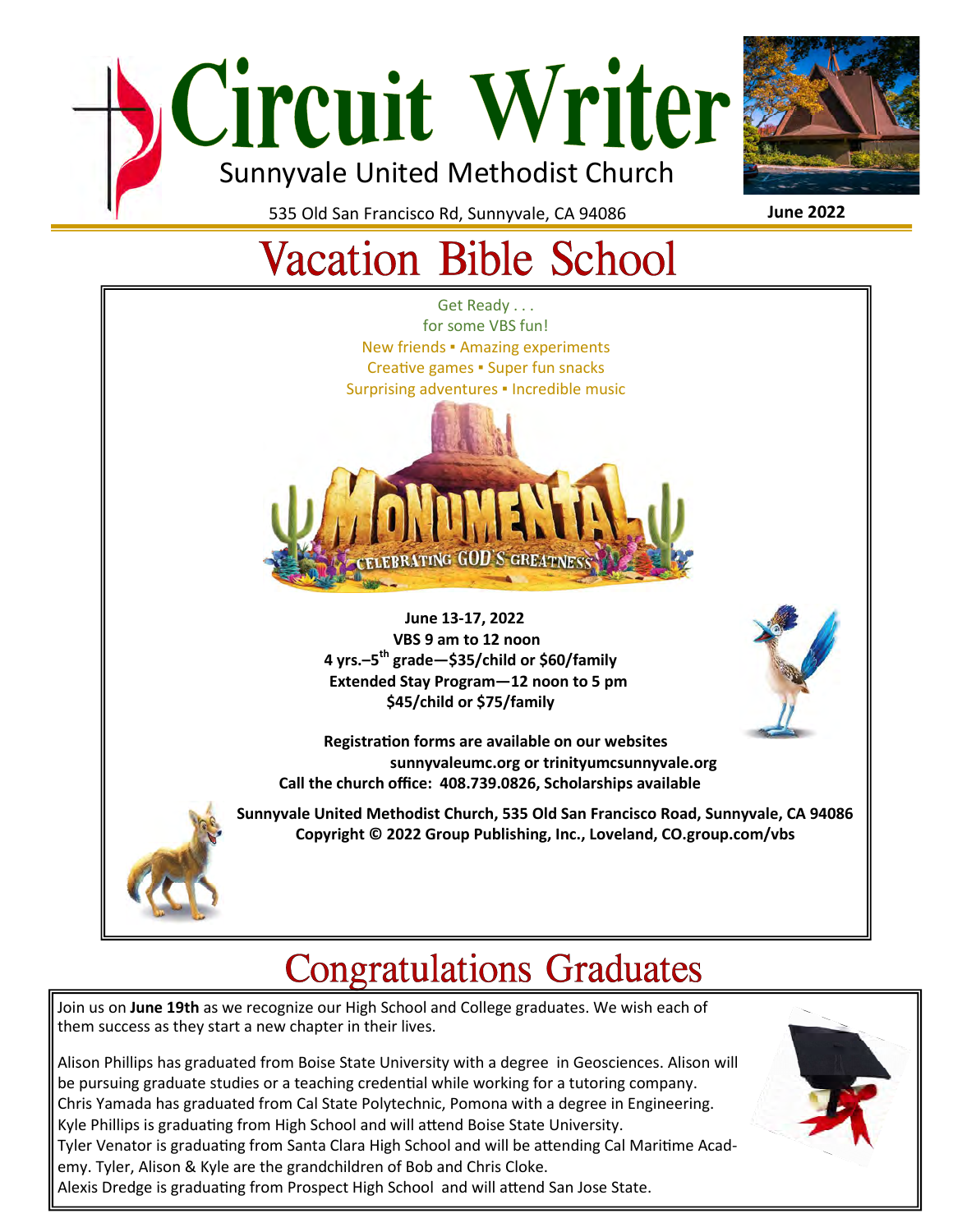# Motes from the Pastor

for summer at Sunnyvale UMC? We begin June with an awesome time for our children and youth as they

enjoy Vacation Bible School (June 13-17). The theme this year is "Monumental – Celebrating God's Greatness'. The volunteers (me included) have just as much fun that week as the youth while we support our children for a fun-filled week of God adventures. We also have many youth volunteers that will be 'youth leaders' during VBS. This is a great opportunity for our youth to grow their servant leadership skills.

The weekend prior to VBS, the California/Nevada Church Conference has it's Annual Conference meeting in Sacramento. I, along with the other Northern California and Nevada pastors, will be attending this conference. Our church lay delegates will also be in attendance at the conference, either in person or online. On Sunday morning, June 12 (conference weekend), all of the Methodist churches in the Conference will join in the Conference worship that will be shown online. You will have a choice of watching the online conference worship in the SUMC church sanctuary or online from home. Once we have the exact time of the conference worship, we will communicate that

time to everyone in our weekly SUMC email. On the following Sunday, June  $19<sup>th</sup>$ , we will have graduation Sunday at SUMC. We are thrilled to be celebrating and honoring our new graduates during the worship service.

Ok, you are ready for a SUMC sum-

mer filled with BBQ and fellowship? After Sunday worship service on both July 10<sup>th</sup> and August  $14<sup>th</sup>$ , we will have an allchurch BBQ! We will fire-up the grill for the meats and side dishes will also be purchased and pro-

vided. As you can imagine, we need to stay away from the potluck approach with Covid still around. The two summer BBQs will happen in our lovely courtyard. We have hired folks to set-up and take-down the tables. There is a SUMC team that is planning the event. Thank you, BBQ team! So mark your calendars for a fun-filled and delicious SUMC event.

I want to also give a brief update on the progress with our Conference Attorney regarding the filing as a new merged SUMC corporate entity. In working with our SUMC trustees, I am pleased to say that we formally sent the signed document to the State of California at the end of May. Our attorney let us know that the state is slightly

backed up at this time, but we are hopeful that within 4-6 weeks we will be incorporated as Sunnyvale United Methodist Church. Halleluiah!

Pastor Jay Parr

Also, this past May, our churches Administrative Leadership Council had their monthly meeting and vot-

ed to send 10% of the Trinity United Methodist Church property sale proceeds to the conference in support of their new church plants that are happening across Northern California and Nevada. For instance, in the El Camino District (our District), there are five new church plants in progress today. We should be very proud as a Methodist church for the support we are providing our sister church plants. This is what it means to be a Connectional United Methodist Church. Thanks be to God!

I look forward to a wonderful time this summer doing ministry together. Praise be to God!

Blessings, Pastor Jay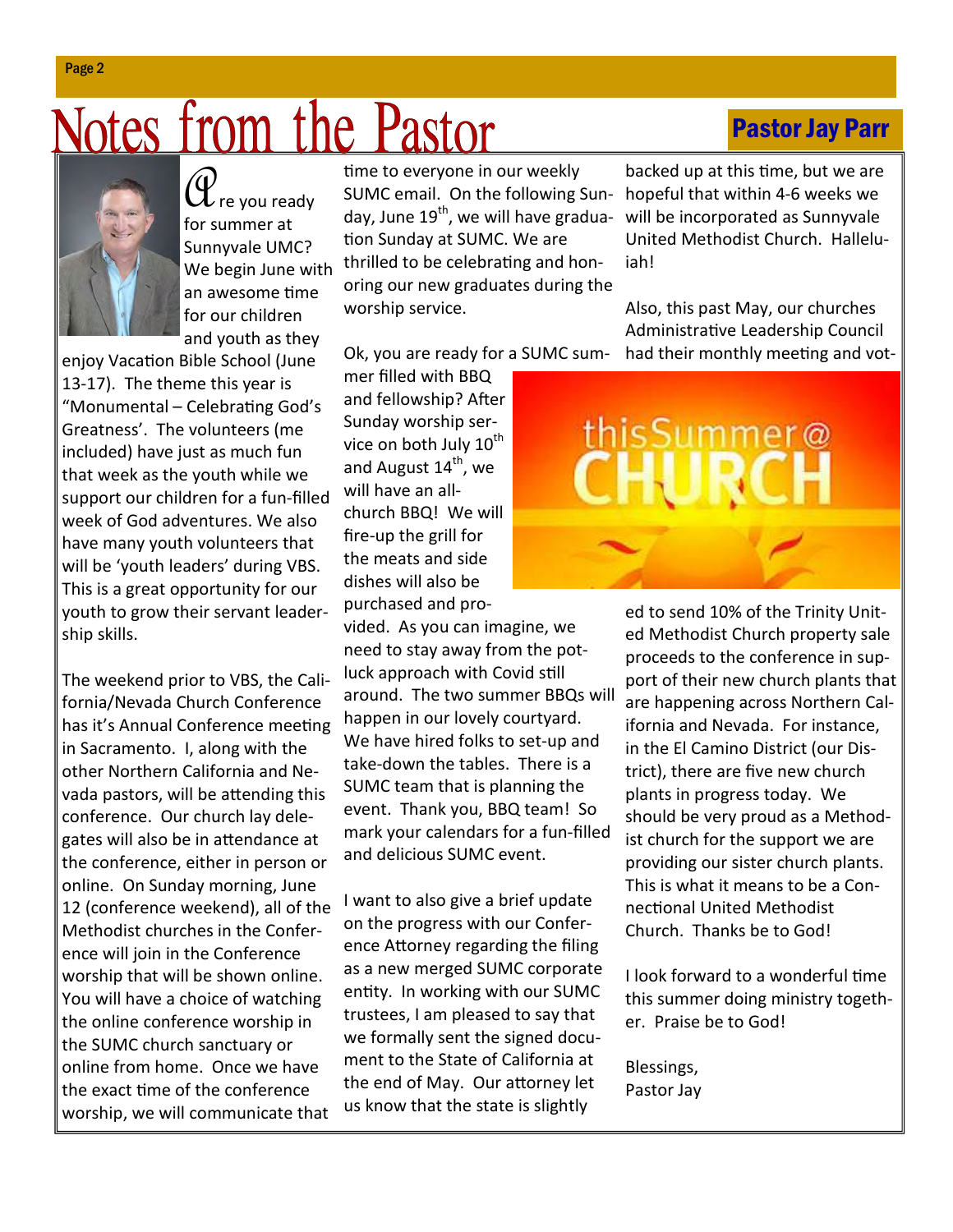# **Jots from Jane**

- Kuddles for Kids workshops will remain "on hold" until Lucile Packard Children's Hospital is ready to accept the handmade stuffed animals for the children. Cindy G. has about 350 animals ready to deliver!
- One Warm Scarf project has many busy fingers working on scarves for the homeless. Chris C. is making scarves for children and adults, clients of West Valley Community Services. Anne M. and Carol W. are busy finishing scarves weaving in the ends, adding fringes to the scarves made by Jane D. Sixty-three scarves are finished and a dozen more are waiting. These scarves will go to the area coordinator to be delivered to agencies. Are you interested in working on this project? Knit or crochet scarves…adult size: 8 inches x 80 inches, children: 6 inches x 60 inches.
- Project Days-generally the first and third Fridays from 10 AM until 2:30 PM in Classroom 2. However, the June schedule has changed due to VBS: meet June 3 and June 24 (not June 17). Snacks are available, but please bring your own lunch. Hot water and a microwave are available.
- UWF (formerly UMW) The regular meeting day has been rescheduled to June 21 at 11:00 AM. The program is a book review about Ruth Bader Ginsburg, by Lois C. There will NOT be a business meeting. A simple lunch will be available. All the women are invited to attend, whether members or not. A message will be sent a week before the meeting with more information. We will need to know how many people plan to attend and if anyone prefers to attend via Zoom.
- Ruth Circle members (formerly Trinity UMW) please contact Jane D. if you wish to pay your pledge.

## **Church and Society**



#### SPECIAL SUNDAY OFFERING

Peace with Justice Sunday is June 12, 2022. We encourage you to be prepared to celebrate this important Special Sunday. The United Methodist Peace with Justice program supports ministries with those who suffer injustice. While our congregation would be unable to support every justice ministry, our connection with other United Methodist congregations allows us to do much more than we can do alone. In 2021, United Methodists gave \$328,463 to the Peace with Justice Sunday offering. Half of our gifts will enable us to have a voice in advocating for peace with justice through a broad spectrum of global programs. The other half will remain in our annual conference to develop local peace with justice ministries.

Make your check payable to Trinity UMC or First United Methodist Church. Thank you for your generosity.



The CA-NV ANNUAL CONFERENCE begins June 10 in Sacramento at the SAFE Convention Center. Every year a special offering is taken to support a current need. This year, all of the Conferences in the United Methodist Western Jurisdiction are coming together to support Tonga relief efforts. The devastating effects of the tsunami caused by January's volcanic eruption continue.

All churches are invited to contribute to this year's conference offering. *Click here to give to the California-Nevada Annual Conference offering or send a check to First United Methodist Church or Trinity UMC with a note in the memo line "for Tonga."* 

*With Thankful Hearts,*